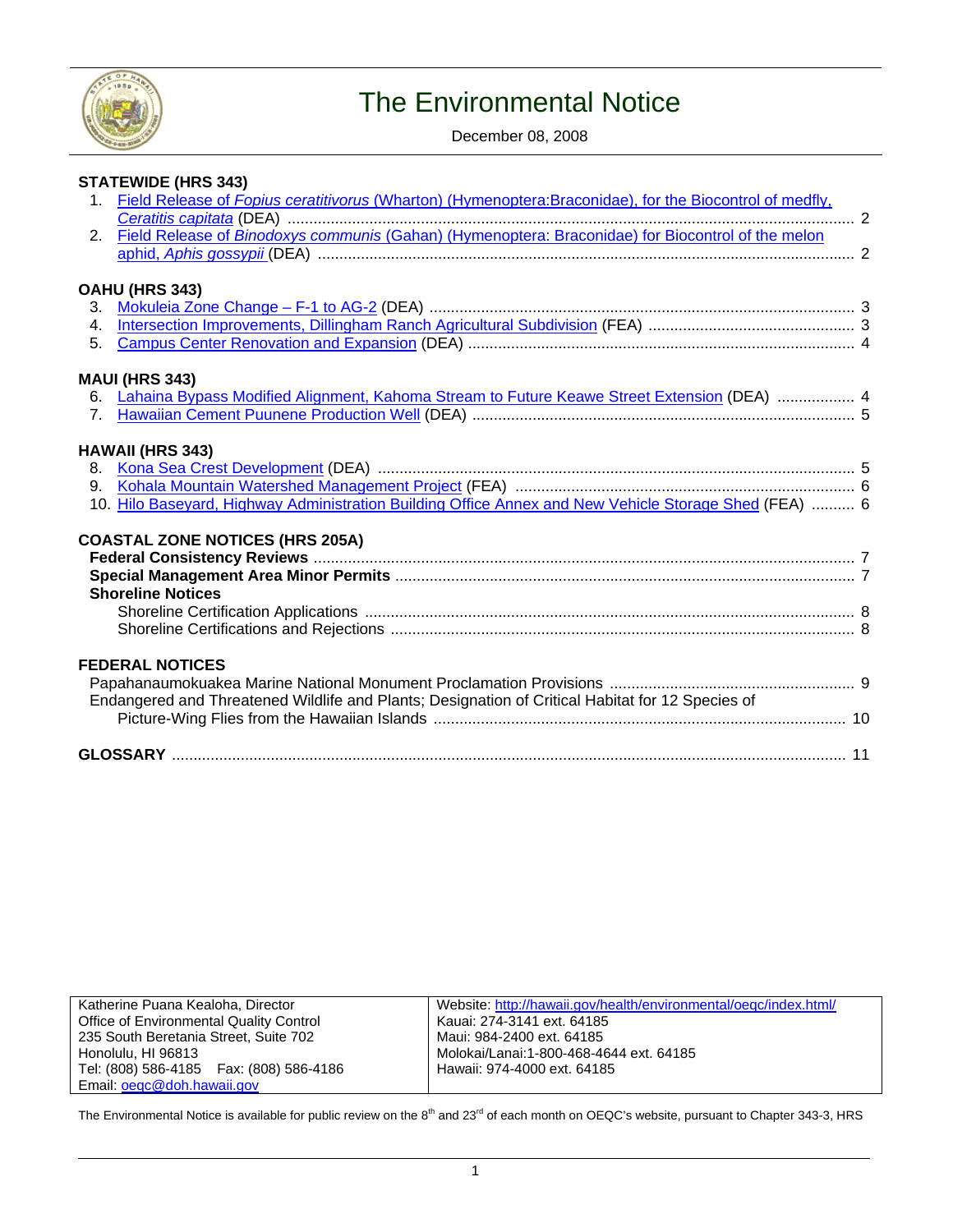# **STATEWIDE (HRS 343)**

### **1. Field Release of** *Fopius ceratitivorus* **[\(Wharton\) \(Hymenoptera:Braconidae\), for the Biocontrol of medfly,](http://oeqc.doh.hawaii.gov/Shared%20Documents/EA_and_EIS_Online_Library/Statewide/2000s/2008-12-08-ST-DEA-Field-Release-Fopius-Biocontrol-of-Medfly.pdf)**  *[Ceratitis capitata](http://oeqc.doh.hawaii.gov/Shared%20Documents/EA_and_EIS_Online_Library/Statewide/2000s/2008-12-08-ST-DEA-Field-Release-Fopius-Biocontrol-of-Medfly.pdf)* **(DEA)**

| Island:<br>District:     | Kauai<br>Various                                                                                                                                      |
|--------------------------|-------------------------------------------------------------------------------------------------------------------------------------------------------|
| TMK:<br><b>Proposing</b> | Various                                                                                                                                               |
| Agency:                  | University of Hawaii at Manoa, Kauai Agricultural Research Station, 7370 Kuamoo Road, Kapaa,<br>HI 96746. Contact: Russell Messing, 822-4984 ext. 223 |
| <b>Approving</b>         |                                                                                                                                                       |
| Agency:                  | University of Hawaii, 2800 Woodlawn Dr., Room 201, Honolulu, HI 96822. Contact: Dr. James<br>Gaines, 956-7490                                         |
| Send                     |                                                                                                                                                       |
| <b>Comments:</b>         | University of Hawaii, 1960 East West Road, Biomed T-110, Honolulu, HI 96822. Tel: 956-8420                                                            |
| <b>Status:</b>           | DEA notice pending 30-day comment. Address comments to the Proposing Agency, with copies to<br>the Approving Agency and OEQC.                         |
| Permits:                 | <b>HDOA</b> importation permit                                                                                                                        |

The University has submitted an application to the Dept of Agriculture for a permit to release *Fopius ceratitis* (Hymenoptera: Braconidae) into the environment of the State under the provisions of HRS 141 and HRS 150A. Applicant is asking for a permit and seeking to release from quarantine the host specific parasitoid *Fopius ceratitivorus* Wharton (Hymenoptera: Braconidae) for enhanced biological control of the Mediterranean fruit fly, *Ceratitis capitata* (Diptera: Tephritidae) in coffee and other cropping system throughout Hawaii.

**2. Field Release of** *Binodoxys communis* **[\(Gahan\) \(Hymenoptera: Braconidae\) for Biocontrol of the melon](http://oeqc.doh.hawaii.gov/Shared%20Documents/EA_and_EIS_Online_Library/Statewide/2000s/2008-12-08-ST-DEA-Field-Release-Binodoxys-Biocontrol-of-Melon-Aphid.pdf)  aphid,** *[Aphis gossypii](http://oeqc.doh.hawaii.gov/Shared%20Documents/EA_and_EIS_Online_Library/Statewide/2000s/2008-12-08-ST-DEA-Field-Release-Binodoxys-Biocontrol-of-Melon-Aphid.pdf)* **(DEA)**

| Island:          | Kauai                                                                                                                                                 |
|------------------|-------------------------------------------------------------------------------------------------------------------------------------------------------|
| District:        | Various                                                                                                                                               |
| TMK:             | Various                                                                                                                                               |
| <b>Proposing</b> |                                                                                                                                                       |
| Agency:          | University of Hawaii at Manoa, Kauai Agricultural Research Station, 7370 Kuamoo Road, Kapaa,<br>HI 96746. Contact: Russell Messing, 822-4984 ext. 223 |
| <b>Approving</b> |                                                                                                                                                       |
| Agency:          | University of Hawaii, 2800 Woodlawn Dr., Room 201, Honolulu, HI 96822. Contact: Dr. James<br>Gaines, 956-7490                                         |
| Send             |                                                                                                                                                       |
| <b>Comments:</b> | University of Hawaii, 1960 East West Road, Biomed T-110, Honolulu, HI 96822. Tel: 956-8420                                                            |
| Status:          | DEA notice pending 30-day comment. Address comments to the Proposing Agency, with copies to<br>the Approving Agency and OEQC.                         |
| <b>Permits:</b>  | <b>HDOA</b> importation permit                                                                                                                        |

An application was submitted by Dr. Russell Messing of the Department of Plant and Environmental Protection Sciences, University of Hawaii at Manoa, Kauai Agricultural Research Center, 7370 Kuamoo Rd., Kapaa, HI 96746 for renewal of an existing permit to introduce *Binodoxys communis* (Hymenoptera: Braconidae) into the State under HRS 141 and HRS 150A, Plant and Non-Domestic Animal Quarantine. *Binodoxys communis* will be used to control the melon aphid, *Aphis gossypii* (Aphidiidae) an invasive species that is a major pest of several crops in Hawaii.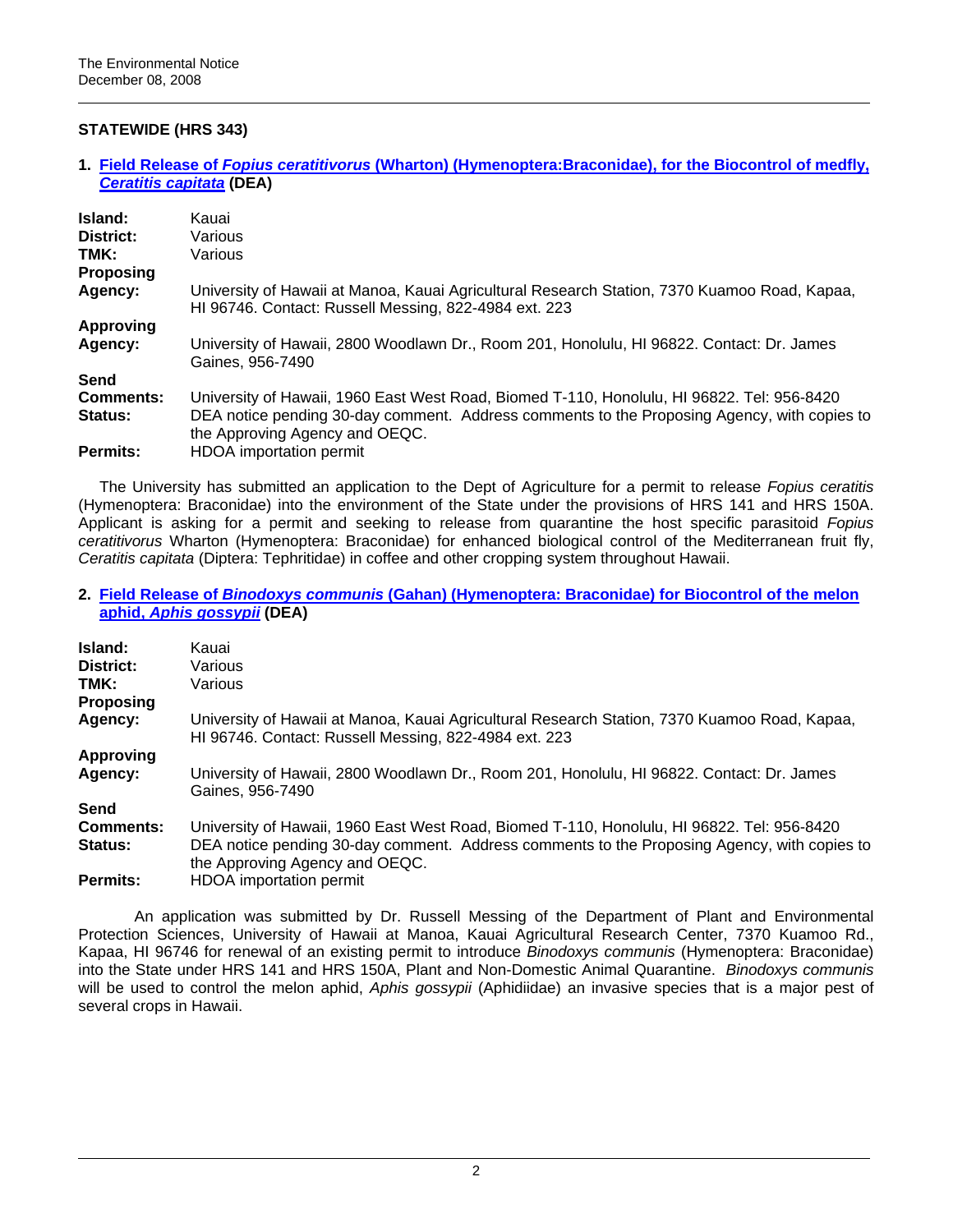# **OAHU (HRS 343)**

# **3. [Mokuleia Zone Change – F-1 to AG-2](http://oeqc.doh.hawaii.gov/Shared%20Documents/EA_and_EIS_Online_Library/Oahu/2000s/2008-12-08-OA-DEA-Mokuleia-Zone-Change-F1-AG2.pdf) (DEA)**

| Island:<br>District: | Oahu<br>Waialua                                                                                                                                     | KDOLAULD.            |
|----------------------|-----------------------------------------------------------------------------------------------------------------------------------------------------|----------------------|
| TMK:                 | $(1)$ 6-8-03:21                                                                                                                                     |                      |
| <b>Applicant:</b>    | Ralph Gray, 3107 Oahu Ave., Honolulu, HI 96822.<br>Contact: Ralph Gray, 295-0704                                                                    | WAIALUA              |
| <b>Approving</b>     |                                                                                                                                                     |                      |
| Agency:              | City and County of Honolulu, Department of Planning<br>and Permitting, 650 South King Street, Honolulu, HI<br>96813. Contact: Robert Reed, 768-8056 | WAIANAE<br>KOOLAUPOK |
| <b>Consultant:</b>   | Analytical Planning Consultants, Inc., 928 Nuuanu<br>Avenue Suite 502, Honolulu, HI 96817. Contact: Don<br>Clegg, President, 536-5695               |                      |
| <b>Comments:</b>     | DEA notice pending 30-day comment. Address<br>comments to the Applicant, with copies to the Approving Agency, Consultant and OEQC.                  |                      |
| Permits:             | None                                                                                                                                                |                      |

The 40.59 acre property is located mauka and south of Farrington Highway at the base of the Waianae Mountains in the Waialua District of the City and County of Honolulu. Prior to 1944, the property was owned by Mokuleia Ranch and Land Company Ltd. within a larger parcel of agricultural land. In 1944, the Property was condemned for public use and used by the US Military. The applicant proposes to return the property to the original agricultural zoning, and is requesting a zone change from F-1 Military and Federal Preservation to Ag-2 Agricultural. There will be no further subdivision of the property. The applicant will maintain and develop the three existing lots of record for activities permitted in the AG-2 district by the Land Use Ordinance (LUO).

# **4. [Intersection Improvements, Dillingham Ranch Agricultural Subdivision](http://oeqc.doh.hawaii.gov/Shared%20Documents/EA_and_EIS_Online_Library/Oahu/2000s/2008-12-08-OA-FEA-Intersection-Improvements-Dillingham-Ranch.pdf) (FEA)**

| District:<br>TMK:<br>Applicant: | Waialua<br>$(1)$ 6-8-03:15<br>Dillingham Ranch 'Aina, LLC, 9601 Wilshire Boulevard, Suite 220, Los Angeles, California 90210.<br>Contact: Clifford Smith, (310) 887-3438 |
|---------------------------------|--------------------------------------------------------------------------------------------------------------------------------------------------------------------------|
| <b>Approving</b>                |                                                                                                                                                                          |
| Agency:                         | Highways Division, State Department of Transportation, 869 Punchbowl Street, Room 301,<br>Honolulu, HI 96813. Contact: Ken Tatsuguchi, 587-1830                          |
| <b>Consultant:</b>              | R. M. Towill Corporation, 2024 North King Street, Suite 200, Honolulu, HI 96819. Contact: Brian<br>Takeda, 842-1133                                                      |
| <b>Comments:</b>                | FEA accepted by the Approving Agency. There is no comment period.                                                                                                        |
| <b>Permits:</b>                 | Building and grading permits                                                                                                                                             |

Dillingham Ranch 'Aina, LLC, proposes a T-intersection along Farrington Highway, a State Department of Transportation, Highways Division, facility in the Waialua District of Oahu. The T-Intersection will be located at the current westerly access road to Dillingham Ranch. This improvement to the current access to Dillingham Ranch will provide a connection to a proposed subdivision of approximately 77 agricultural lots. The roadway will carry traffic in the south and northbound approaches from the subdivision to the Highway. Potential impacts associated with construction involve the generation of dust, noise, and erosion associated with runoff from the project site. Potential secondary and/or cumulative impacts involve the development of an agricultural subdivision that will be supported by the proposed T-intersection. The secondary and/or cumulative impacts associated with the subdivision that were assessed included the potential for rockfalls; disturbance from construction of the subdivision on archaeological and cultural resources; impacts to traffic, drainage, and the use of public services including fire, police, and emergency medical services; the use and provision of water and wastewater systems; and the use of the site for continued agricultural practices.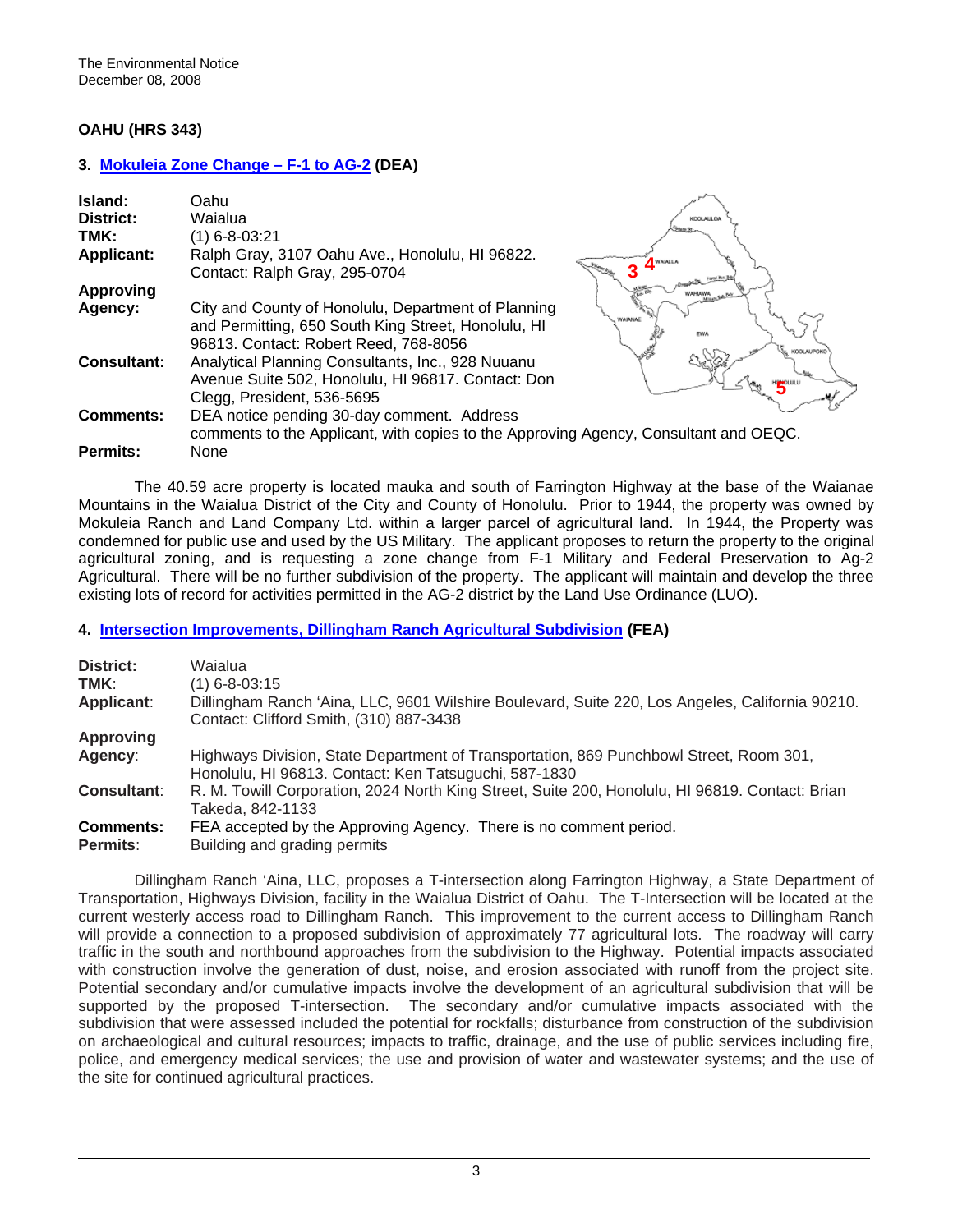# **5. [Campus Center Renovation and Expansion](http://oeqc.doh.hawaii.gov/Shared%20Documents/EA_and_EIS_Online_Library/Oahu/2000s/2008-12-08-OA-DEA-UHM-CAMPUS-CENTER.pdf) (DEA)**

| Island:            | Oahu                                                                                                                                                                                                                                                                                                                                         |  |
|--------------------|----------------------------------------------------------------------------------------------------------------------------------------------------------------------------------------------------------------------------------------------------------------------------------------------------------------------------------------------|--|
| District:          | <b>Honolulu</b>                                                                                                                                                                                                                                                                                                                              |  |
| TMK:               | $(1)$ 2-8-23:03 (por)                                                                                                                                                                                                                                                                                                                        |  |
| <b>Proposing</b>   |                                                                                                                                                                                                                                                                                                                                              |  |
| Agency:            | Office of Capital Improvements, University of Hawaii at Manoa, 1960 East-West Road, Biomedical<br>Services Building, B-102, Honolulu, HI 96822. Contact: Bruce Teramoto, Architect and Project<br>Manager, Tel: 956-4800, Fax: 956-3175. Media Contact: Gregg Takayama, Director of<br>Communications, UHM Chancellor's Office Tel: 956-9836 |  |
| <b>Approving</b>   |                                                                                                                                                                                                                                                                                                                                              |  |
| Agency:            | Same                                                                                                                                                                                                                                                                                                                                         |  |
| <b>Consultant:</b> | PBR HAWAII, 1001 Bishop Street, ASB Tower, Suite 650, Honolulu, HI 96813. Contact: Malia Cox,<br>Tel: 521-5631. Fax: 523-1402                                                                                                                                                                                                                |  |
| <b>Comments:</b>   | DEA notice pending 30-day comment. Address comments to the Proposing Agency, with copies to<br>the Consultant and OEQC.                                                                                                                                                                                                                      |  |
| <b>Permits:</b>    | NPDES; Section 6E, HRS Review; and Building Permit                                                                                                                                                                                                                                                                                           |  |

This Campus Center Renovation and Expansion project includes construction at the Campus Center, Hemenway Hall, and the Engineering Quadrangle. The proposed project will include the expansion of the Campus Center to include a new recreation facility, the renovation of the auditorium of Hemenway Hall, and the removal of two of the four remaining buildings in the original Engineering Quadrangle. In addition, two portables, the PEACESAT and Miller Annex will be removed or relocated. The remaining two Engineering Quadrangle buildings (Building 6 and the Ka Leo Building) will be preserved in place.

In its current configuration, the Campus Center is a four-level, 150,000 square feet mixed use building designed as a hub for student programming and activities. The expansion and renovation project will provide students with a centrally located, state of the art Recreation Center, (spaces for indoor intramural sports, cardiovascular exercise, fitness center, strength training, multi-purpose exercise rooms, indoor jogging track, and two indoor basketball courts) and new facilities for displaced organizations.

The University proposes that the Campus Center Renovation and Expansion be LEED certified to the Silver level. LEED, or Leadership in Energy and Environmental Design, is a nationally-recognized program for certifying the design, construction and operation of high performance green buildings.

# **MAUI (HRS 343)**

# **6. [Lahaina Bypass Modified Alignment, Kahoma Stream to Future Keawe Street Extension](http://oeqc.doh.hawaii.gov/Shared%20Documents/EA_and_EIS_Online_Library/Maui/2000s/2008-12-08-MA-DEA-Lahaina-Bypass-at-Kahoma-Stream.pdf) (DEA)**

| Island:<br>District:<br>TMK: | Maui<br>Lahaina<br>(2) 4-05-21: por. 03 and 22, and (2) 4-05-15: por. 10                                                                                                                                                                                                                                                                                                                                                                                                                                                                                        |  |
|------------------------------|-----------------------------------------------------------------------------------------------------------------------------------------------------------------------------------------------------------------------------------------------------------------------------------------------------------------------------------------------------------------------------------------------------------------------------------------------------------------------------------------------------------------------------------------------------------------|--|
| <b>Proposing</b><br>Agency:  | <b>LAHAINA</b><br>6<br>Department of Transportation, Highways Division, 869<br>Punchbowl Street, Honolulu HI 96813. Contact: Misako                                                                                                                                                                                                                                                                                                                                                                                                                             |  |
| <b>Approving</b>             | wo ke<br>Mimura, P.E., 692-7553<br>AAKAWAC                                                                                                                                                                                                                                                                                                                                                                                                                                                                                                                      |  |
| Agency:                      | Same                                                                                                                                                                                                                                                                                                                                                                                                                                                                                                                                                            |  |
| <b>Consultant:</b>           | Wilson Okamoto Corporation, 1907 South Beretania<br>Street, Suite 400, Honolulu, HI 96826. Contact: Ronald A.<br>Sato, AICP, Project Manager, 946-2277                                                                                                                                                                                                                                                                                                                                                                                                          |  |
| <b>Comments:</b>             | DEA notice pending 30-day comment. Address comments to the Proposing Agency, with copies to<br>the Consultant and OEQC.                                                                                                                                                                                                                                                                                                                                                                                                                                         |  |
| <b>Permits:</b>              | Section 404 Nationwide Permit, NPDES - Permit for Storm Water Associated with Construction<br>Activity, Dewatering, and Hydrotesting, Section 401 Water Quality Certification, Noise, Air Quality,<br>Underground Injection Control, Chapter 6E, HRS Historic Preservation Review, Stream Channel<br>Alteration Permit, Coastal Zone Management (CZM) Program Consistency Determination, Road,<br>Grading/Grubbing, Building, Excavation, Drainage Plan Approval, Water and Water System<br>Requirements, Water Connection Approval, Utility Service Agreements |  |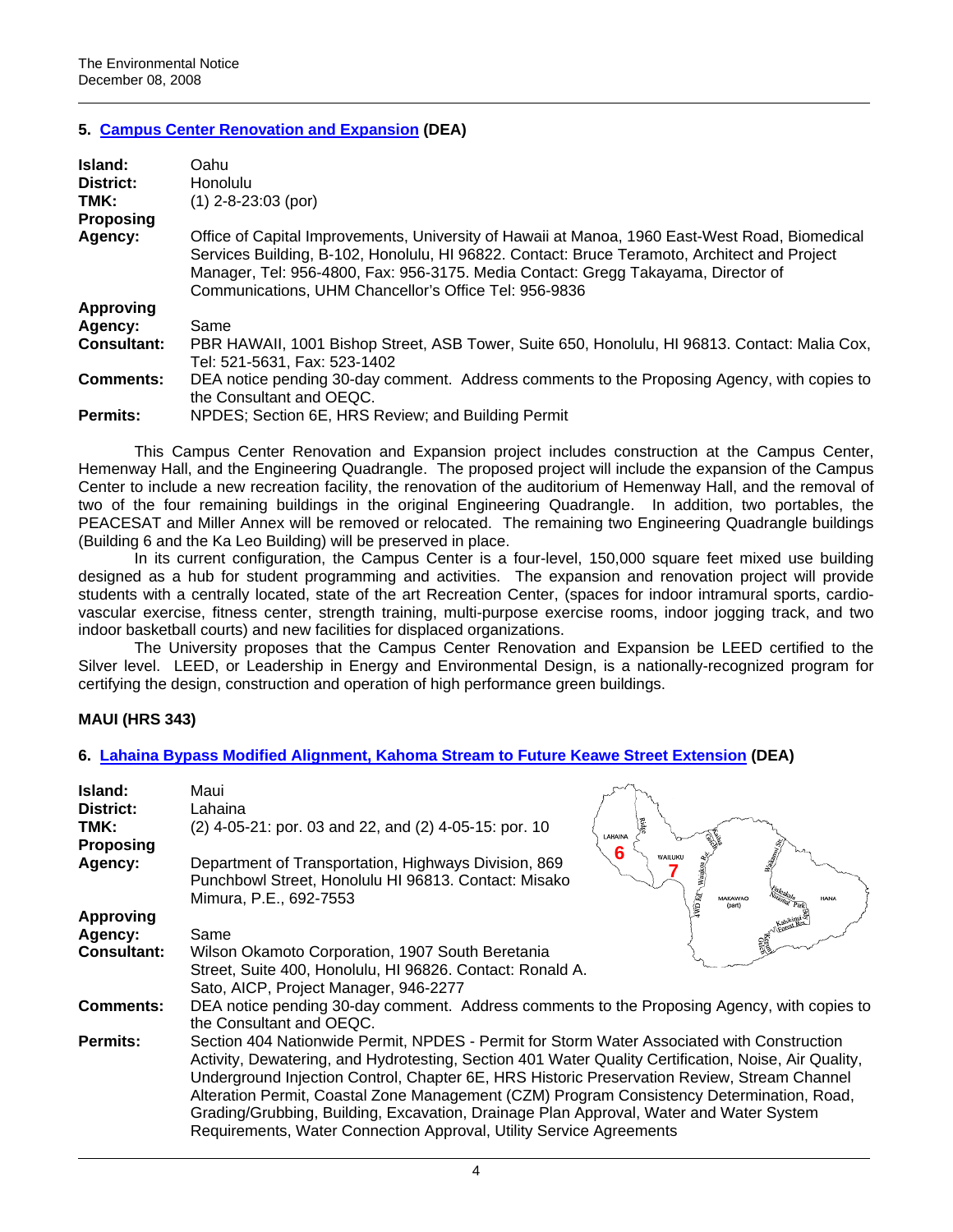The State Department of Transportation, Highways Division, is proposing to implement in Lahaina, Maui the Lahaina Bypass Modified Alignment, Kahoma Stream to Keawe Street Extension. The proposed project includes approximately 1.06 miles of highway and roadway facilities, affecting approximately 29.9 acres. The project is located approximately 0.5 mile mauka of Honoapiilani Highway, northwest of Kahoma Stream and northeast of the current terminus of Keawe Street. It extends from the north end of Ikena Avenue in the Kelawea Mauka Subdivision, across Kahoma Stream, and across undeveloped land. The central portion of the project corridor continues makai to Keawe Street in the Lahaina Industrial Area. The proposed project resulted from the inadvertent discovery of an archaeological site in the Lahaina Bypass Phase 1A alignment. Alternatives were developed to avoid impacts to the archaeological site, while affording road facilities that provide the same utility and functionality planned for in Phase 1A. The proposed project was identified as the most feasible and prudent alternative, as it avoids impacts to the archaeological site and does not require relocation of residents.

# **7. [Hawaiian Cement Puunene Production Well](http://oeqc.doh.hawaii.gov/Shared%20Documents/EA_and_EIS_Online_Library/Maui/2000s/2008-12-08-MA-DEA-Hawaiian-Cement-Puunene-Well.pdf) (DEA)**

| Island:            | Maui                                                                                                                               |
|--------------------|------------------------------------------------------------------------------------------------------------------------------------|
| District:          | Wailuku                                                                                                                            |
| TMK:               | $(2)$ 3-8-08:31 (por.)                                                                                                             |
| <b>Applicant:</b>  | Hawaiian Cement, Maui Concrete & Aggregate Division, P.O. Box 488, Kahului, HI 96733-6988.<br>Contact: David Gomes, 871-7004       |
| Approving          |                                                                                                                                    |
| Agency:            | Department of Land and Natural Resources, Land Division, P.O. Box 621, Honolulu, HI 96809.<br>Contact: Morris Atta, 587-0422       |
| <b>Consultant:</b> | Munekiyo & Hiraga, Inc., 305 High Street, Suite 104, Wailuku, HI 96793. Contact: Colleen Suyama,<br>244-2015                       |
| <b>Comments:</b>   | DEA notice pending 30-day comment. Address comments to the Applicant, with copies to the<br>Approving Agency, Consultant and OEQC. |
| <b>Permits:</b>    | Pump Installation Permit and Pump Installation Completion Certificate                                                              |

Hawaiian Cement is a construction material company supplying concrete and aggregates to Hawaii's major islands. Hawaiian Cement currently leases lands in the vicinity of the former Maui Airport in Puunene from the State of Hawaii for its rock quarry, including concrete and asphalt batching, rock crushing, and related operations. Hawaiian Cement also subleases portions of these lands to other construction material manufacturers.

Hawaiian Cement is in need of a non-drinking water supply for its day-to-day, onsite operations (e.g. dust control). In order to develop adequate non-drinking water supply, Hawaiian Cement constructed and drilled at its Puunene site an exploratory well, which was completed on June 5, 2007. Hawaiian Cement proposes to convert this existing exploratory well into a production well. The approval of a Well Completion Report Part II, as well as the granting of a water lease from the State Department of Land and Natural Resources, Commission on Water Resource Management (CWRM), will be needed to complete the regulatory process to implement the well-source. In order to secure approval from the CWRM, the Draft Environmental Assessment has been prepared since the site is located on State-owned lands.

# **HAWAII (HRS 343)**

# **8. [Kona Sea Crest Development](http://oeqc.doh.hawaii.gov/Shared%20Documents/EA_and_EIS_Online_Library/Hawaii/2000s/2008-12-08-HA-DEA-Kona-Sea-Crest.pdf) (DEA)**

|                    | 8. Kona Sea Crest Development (DEA)                                                                                                | <b>HAMMY</b> |
|--------------------|------------------------------------------------------------------------------------------------------------------------------------|--------------|
| Island:            | Hawaii                                                                                                                             | KOHALA       |
| District:          | North Kona                                                                                                                         |              |
| TMK:               | (3) 7-5-19:01 (por.)                                                                                                               |              |
| <b>Applicant:</b>  | Sunstone Kona LLC, 1003 Bishop St., Suite 1240, Honolulu, HI<br>96813. Contact: Ron Terry, 969-7090                                |              |
| <b>Approving</b>   |                                                                                                                                    |              |
| Agency:            | Hawaii County Planning Department, 101 Pauahi Street, Suite<br>3, Hilo HI 96720. Contact: Daryn Arai, 961-8288x204                 | KA'U         |
| <b>Consultant:</b> | Geometrician Associates, PO Box 396, Hilo HI 96721. Contact:<br>Ron Terry, 969-7090                                                |              |
| <b>Comments:</b>   | DEA notice pending 30-day comment. Address comments to<br>the Applicant, with copies to the Approving Agency, Consultant and OEQC. |              |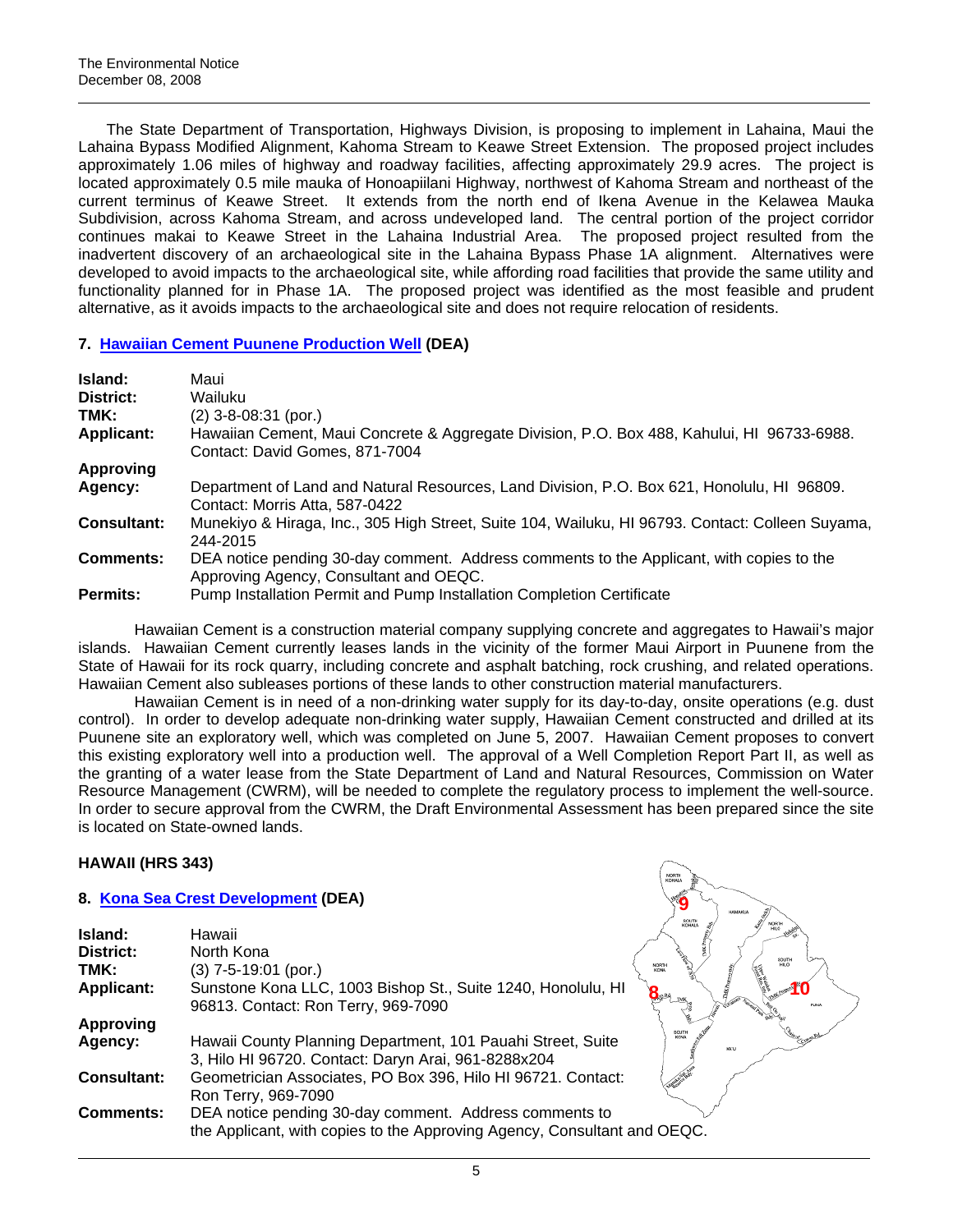**Permits:** Grading Permit; Approval for Work Within County Roadway Right-of-Way, Building Permits, Underground Injection Control (UIC) permits; NPDES

Sunstone Kona LLC proposes to build a 289 multi-family condominium and 2.2-acre neighborhood commercial project on between Alii Drive and Kuakini Highway in Kailua-Kona. A mauka-makai connector roadway will also be built. Vegetation consists of introduced species except for several common roadside plants indigenous to Hawaii. Two burial sites are being protected by a burial treatment plan approved by the Hawaii Island Burial Council. In addition, the State Historic Preservation Division has approved an archaeological preservation and data recovery plan for the Great Wall of Kuakini, a habitation site, and other historic sites. In the unlikely event that additional archaeological resources or human remains are encountered during future development activities, work in the immediate area of the discovery will be halted. The project is anticipated to have only minor visual impacts including both toward and from the shoreline. The developer also proposes to employ a color scheme featuring earth-tone colors to minimize visual impacts. The project is not expected to have a negative impact on coastal water resources as it is separated from the shoreline by a distance ranging between 200 and 3,400 feet and by a County-owned roadway. The developer proposes to build a drainage channel parallel to the mauka-makai roadway to accommodate stormwater flow, and on-site drainage systems will be developed to adequately dispose of surface runoff generated by the project. The County Planning Commission has concluded, as a result of a contested case hearing for a Special Management Area Use Permit, that under the County Planning Department's recommended conditions, the proposed development should not present a substantial or significant adverse environmental or ecological impact on the SMA.

# **9. [Kohala Mountain Watershed Management Project](http://oeqc.doh.hawaii.gov/Shared%20Documents/EA_and_EIS_Online_Library/Hawaii/2000s/2008-12-08-HA-FEA-Kohala-Mtn-Watershed.pdf) (FEA)**

| Island:           | Hawaii                                                                                                                                                               |  |
|-------------------|----------------------------------------------------------------------------------------------------------------------------------------------------------------------|--|
| District:         | North Kohala                                                                                                                                                         |  |
| TMK:              | Various                                                                                                                                                              |  |
| <b>Applicant:</b> | Kohala Watershed Partnership, PO Box 437182, Kamuela, HI 96743. Contact: Melora Purell, 333-<br>0976                                                                 |  |
| Approving         |                                                                                                                                                                      |  |
| Agency:           | Department of Land and Natural Resources, Division of Forestry and Wildlife, 1151 Punchbowl St.,<br>Room 325, Honolulu, HI 96813. Contact: Lisa Ferentinos, 586-0917 |  |
| <b>Comments:</b>  | FEA accepted by the Approving Agency. There is no comment period.                                                                                                    |  |
| <b>Permits:</b>   | CDUA, SMA                                                                                                                                                            |  |

The Kohala Watershed Partnership (KWP), composed of Kahua Ranch, Kamehameha Schools, Laupahoehoe Nui, LLC, Parker Ranch, Ponoholo Ranch, Queen Emma Land Company, the Department of Hawaiian Home Lands, Department of Land and Natural Resources, and Surety Kohala Corporation with associate partners including the Hawaii County Department of Water Supply and The Nature Conservancy, proposes the implementation of a management plan to guide watershed actions over the roughly 65,000 acre area of the KWP. The overall goal of the plan and proposed actions are to maintain a healthy watershed and all its related ecosystem values and functions (e.g. ecological, economic, sociocultural). As such, management actions are directed at the major threats facing Kohala's watershed: feral ungulates (hooved animals such as pigs and cattle) and other nonnative animals (such as rats and aquatic invasives), invasive plant species (such as banana poka and Kahili ginger), wildfire, and incompatible human activities. Primary management goals are: 1) protection of water resources; 2) prevention of new introductions and control of existing invasive plant species; 3) control of non-native animal populations; 4) native habitat and species protection; 5) wildfire management; and 6) management and promotion of compatible public uses. Major management actions related to these goals are fencing, feral animal removal, invasive species control, outplanting and restoration, monitoring and surveys, research, and infrastructure support and maintenance. The project is anticipated to have primarily positive effects for Kohala's Mountain, its watershed, and the surrounding communities.

**10. [Hilo Baseyard, Highway Administration Building Office Annex and New Vehicle Storage Shed](http://oeqc.doh.hawaii.gov/Shared%20Documents/EA_and_EIS_Online_Library/Hawaii/2000s/2008-12-08-HA-FEA-Hilo-Baseyard.pdf) (FEA)** 

| Island:   | Hawaii          |
|-----------|-----------------|
| District: | South Hilo      |
| TMK:      | $(3)$ 2-2-58:18 |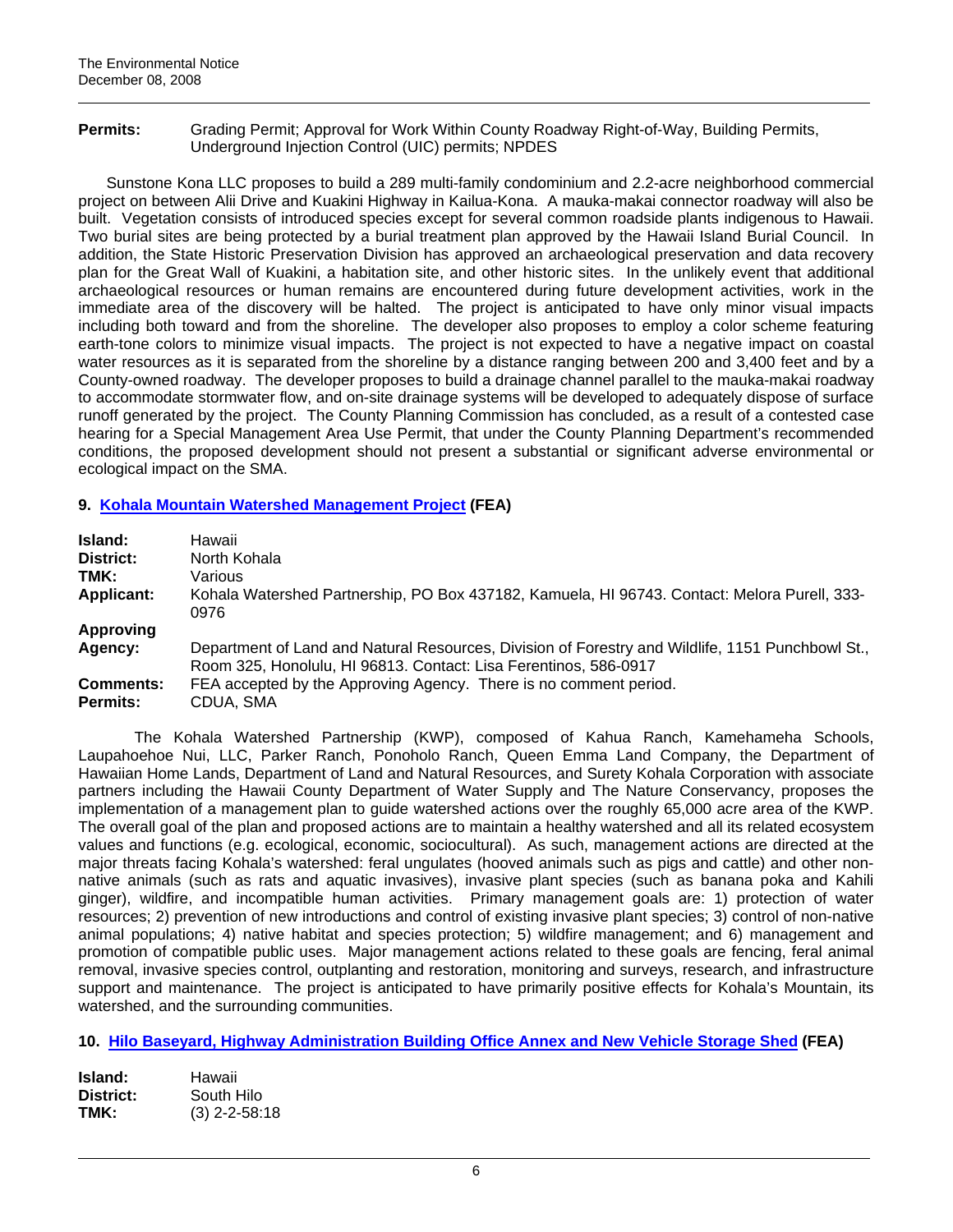| <b>Proposing</b>   |                                                                                               |
|--------------------|-----------------------------------------------------------------------------------------------|
| Agency:            | Hawaii County Department of Public Works, 101 Pauahi Street, Suite 7, Hilo HI 96720. Contact: |
|                    | David Yamamoto, 961-8331                                                                      |
| Approving          |                                                                                               |
| Agency:            | Same                                                                                          |
| <b>Consultant:</b> | Geometrician Associates, PO Box 396, Hilo HI 96721. Contact: Ron Terry, 969-7090              |
| <b>Comments:</b>   | FEA accepted by Approving Agency. There is no comment period.                                 |
| <b>Permits:</b>    | Plan Approval; Building Division Approval, Building Permit                                    |

The Hawaii County Department of Public Works proposes to expand the facilities of its Highway Maintenance Division at the Hilo Baseyard in order to better serve the public and improve the efficiency of its operations. The agency proposes to construct a new Highway Administration building office annex building and a vehicle storage shed.

The project site is located in the Hilo Baseyard, which already serves a variety of the department's divisions. Construction of the project, which will take place in an area already accustomed to truck and other industrial activities, is expected to have a very minor effect on traffic. The site has been cleared and paved in the past, and no valuable biological, historic or cultural resources are present and/or will be affected.

# **COASTAL ZONE NOTICES**

### **Federal Consistency Reviews**

The Hawaii Coastal Zone Management (CZM) Program has received the following federal actions to review for consistency with the CZM objectives and policies in Chapter 205A, HRS. This public notice is being provided in accordance with section 306(d)(14) of the National Coastal Zone Management Act of 1972, as amended. For general information about CZM federal consistency please call John Nakagawa with the Hawaii CZM Program at 587-2878. For neighboring islands use the following toll free numbers: Lanai & Molokai: 468-4644 x72878, Kauai: 274-3141 x72878, Maui: 984-2400 x72878 or Hawaii: 974-4000 x72878. For specific information or questions about an action listed below please contact the CZM staff person identified for each action. Federally mandated deadlines require that comments be received by the date specified for each CZM consistency review. Comments may be submitted to: Office of Planning, Department of Business, Economic Development and Tourism, P.O. Box 2359, Honolulu, HI 96804. Email: [jnakagaw@dbedt.hawaii.gov](mailto:jnakagaw@dbedt.hawaii.gov) or Fax: (808) 587-2899.

### **Specification of a Total Allowable Catch for Main Hawaiian Islands Bottomfish 2008-09 Fishing Year**

| Federal Action:<br>Federal Agency:<br>Contact: | <b>Federal Agency Activity</b><br>National Marine Fisheries Service (NMFS)<br>Toby Wood, 944-2234                                                                                                                                                                                                                                                                                                                                                                                                                                                                                                                                                                                                                                                                                                                                                                                                                                                                                                                                                                                                                                                                                                                                                                                                                                                |
|------------------------------------------------|--------------------------------------------------------------------------------------------------------------------------------------------------------------------------------------------------------------------------------------------------------------------------------------------------------------------------------------------------------------------------------------------------------------------------------------------------------------------------------------------------------------------------------------------------------------------------------------------------------------------------------------------------------------------------------------------------------------------------------------------------------------------------------------------------------------------------------------------------------------------------------------------------------------------------------------------------------------------------------------------------------------------------------------------------------------------------------------------------------------------------------------------------------------------------------------------------------------------------------------------------------------------------------------------------------------------------------------------------|
| <b>CZM Contact:</b><br>Proposed Action:        | John Nakagawa, 587-2878, jnakagaw@dbedt.hawaii.gov<br>NMFS is proposing to establish a Total Allowable Catch (TAC) for the non-commercial and<br>commercial bottom fisheries in the Main Hawaiian Islands for 2008-09 fishing year. To ensure<br>sustainability of bottomfish stocks, federal provisions were implemented to end overfishing that<br>was occurring on seven species of bottomfish (Deep 7 bottomfish). The Deep 7 bottomfish are<br>onaga, ehu, gindai, kalekale, opakapaka, lehi, and hapu`upu`u. Fishery provisions for the main<br>Hawaiian Islands (MHI) bottomfish fishery include requirements for vessel registration, permits,<br>federal catch and effort logbooks, non-commercial bag limits, and an annual TAC limit. When<br>the TAC is reached, the fishery closes for the remainder of the fishing year. A recent update to<br>the Hawaiian Archipelagic stock assessment conducted by Pacific Islands Fishery Science<br>Center indicated stocks are healthier than previously indicated. The Western Pacific Fishery<br>Management Council met in October 2008 and reviewed a range of TACs and the potential risk<br>of overfishing associated with each, and recommended that NMFS implement a TAC of 241,000<br>Ibs of Deep 7 bottomfish for the 2008-09 fishing year. This proposed TAC is a 35% increase in |
| Comments Due:                                  | fishing over the 2007-08 TAC.<br>December 22, 2008                                                                                                                                                                                                                                                                                                                                                                                                                                                                                                                                                                                                                                                                                                                                                                                                                                                                                                                                                                                                                                                                                                                                                                                                                                                                                               |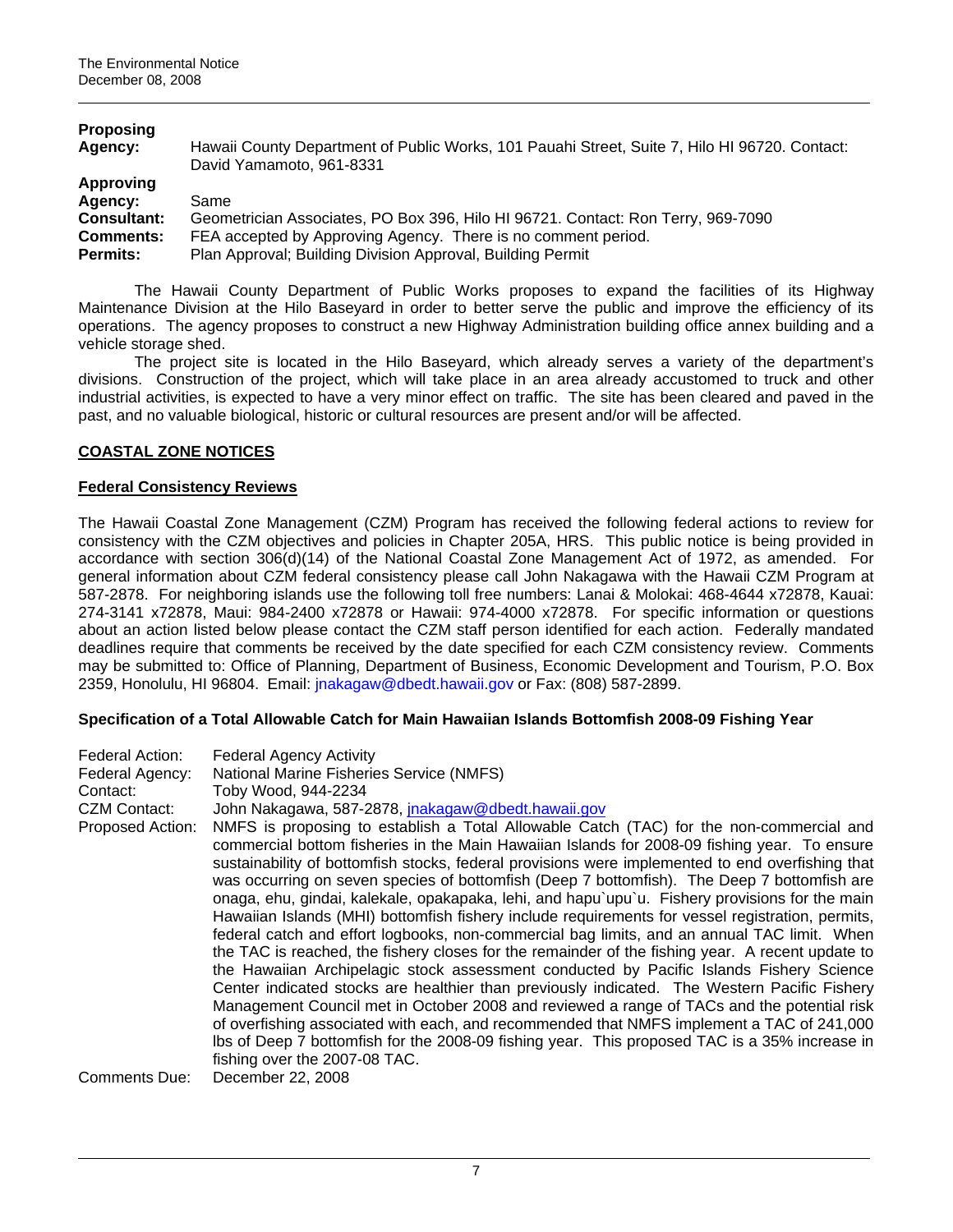# **Special Management Area (SMA) Minor Permits**

Pursuant to Ch. 205A-30, HRS the following is a list of SMA Minor permits that have been approved or are pending by the respective county/state agency. For more information about any of the listed permits, please contact the appropriate county/state Planning Department. Honolulu (523-4131); Hawaii (961-8288); Kauai (241-6677); Maui (270-7735); Kakaako (Honolulu) or Kalaeloa Community Development District (587-2840).

| <b>Special Management Area (SMA) Minor Permits</b> |                                        |                               |  |
|----------------------------------------------------|----------------------------------------|-------------------------------|--|
| <b>Location (TMK)</b>                              | <b>Description (File No.)</b>          | <b>Applicant/Agent</b>        |  |
| Oahu: 170 Hamakua Drive - Kailua                   | Bob's Sports Bar - New Covered         | <b>Rowell Crivello</b>        |  |
| $(4-2-38:48)$                                      | Patio and Bathroom (2008/SMA-55)       |                               |  |
| Hawaii: North Hilo                                 | Establish a Farmers Market (SMM        | Monica Arnett and Beth Fulton |  |
| $(3-6-010:04, 22)$                                 | $08-90$                                |                               |  |
| Kauai: Koloa                                       | Rock Wall & Sign (SMA(M)-2009-3)       | <b>Waikomo Stream Villas</b>  |  |
| Kauai: Nawiliwili                                  | <b>Temporary Environmental</b>         | Department of Health          |  |
|                                                    | Monitoring Station (SMA(M)-2009-4)     |                               |  |
| Maui: Kihei (3-9-51-6)                             | Install Awning, Add Scale (SM2         | Ortiz, Patricia & Jose        |  |
|                                                    | 20080072)                              |                               |  |
| Maui: Waiehu (3-2-13-6)                            | <b>Comfort Station Renovation (SM2</b> | GYA Architects, Inc.          |  |
|                                                    | 20080073)                              |                               |  |

# **Shoreline Notices**

# **Shoreline Certification Applications**

Pursuant to HRS §205A-42 and HAR §13-222-12, the following shoreline certification applications are available for inspection at the DLNR District Land Offices on Kauai, Hawaii and Maui and in Room 220, 1151 Punchbowl St., Honolulu (587-0414). All comments shall be submitted in writing to the State Land Surveyor, 1151 Punchbowl Street, Room 210, Honolulu, HI 96813 and postmarked no later than 15 calendar days from the date of the public notice of the application. If there are any questions, please call Ian Hirokawa at 587-0420.

| File No. | Date     | Location                                          | <b>Applicant/Owner</b> | <b>TMK</b>      |
|----------|----------|---------------------------------------------------|------------------------|-----------------|
| OA-1275  | 11/14/08 | Lot 170 Land Court Application 323 as shown on    | Wesley T. Tengan/      | 4-3-17:36       |
|          |          | Map 84 situate at Kailua, Koolaupoko, Oahu        | James Warren           |                 |
|          |          | Address: 376 Dune Circle                          |                        |                 |
|          |          | Purpose: Calculate building potential and obtain  |                        |                 |
|          |          | building permit                                   |                        |                 |
| OA-1276  | 11/17/08 | Por. Lot 6, Tract "B" of the Paa Haa Lots situate | Sam O. Hirota, Inc./   | $3 - 6 - 03.09$ |
|          |          | at Wailupe, Oahu                                  | Irene Chan             |                 |
|          |          | Address: 5353 Kalanianaole Highway                |                        |                 |
|          |          | Purpose: Building permit                          |                        |                 |
| OA-1277  | 11/19/08 | Lots 4-A, 4, and 29 Section "A", Waialae Beach    | Walter P.              | 3-5-05:05 &08   |
|          |          | Lots situate at Waialae, Honolulu, Oahu           | Thompson, Inc./ Up-    |                 |
|          |          | Address: 4671 Kahala Avenue                       | Front Group Co.,       |                 |
|          |          | Purpose: Building permit                          | Ltd.                   |                 |
| MA-416   | 11/14/08 | Portion of Lot 15 of the Kamaole Beach Lots       | Ronald M.              | 3-9-05:26       |
|          |          | situate at Kamaole, Kihei, Maui                   | Fukumoto               |                 |
|          |          | Address: 2284 South Kihei Road                    | Engineering, Inc./     |                 |
|          |          | Purpose: Determine shoreline setback for          | George A. Riley        |                 |
|          |          | proposed renovations                              | (Authorized Agent)     |                 |
| MA-417   | 11/14/08 | Lot 8-A-1 of the Kihei Beach Lots Subdivision     | Ronald M.              | $3 - 8 - 13:11$ |
|          |          | situate at Pulehunui, Kihei, Maui                 | Fukumoto               |                 |
|          |          | Address: 85 North Kihei Road                      | Engineering, Inc./     |                 |
|          |          | Purpose: Determine shoreline setback              | George A. Riley        |                 |
|          |          | requirements for proposed structure               | (Authorized Agent)     |                 |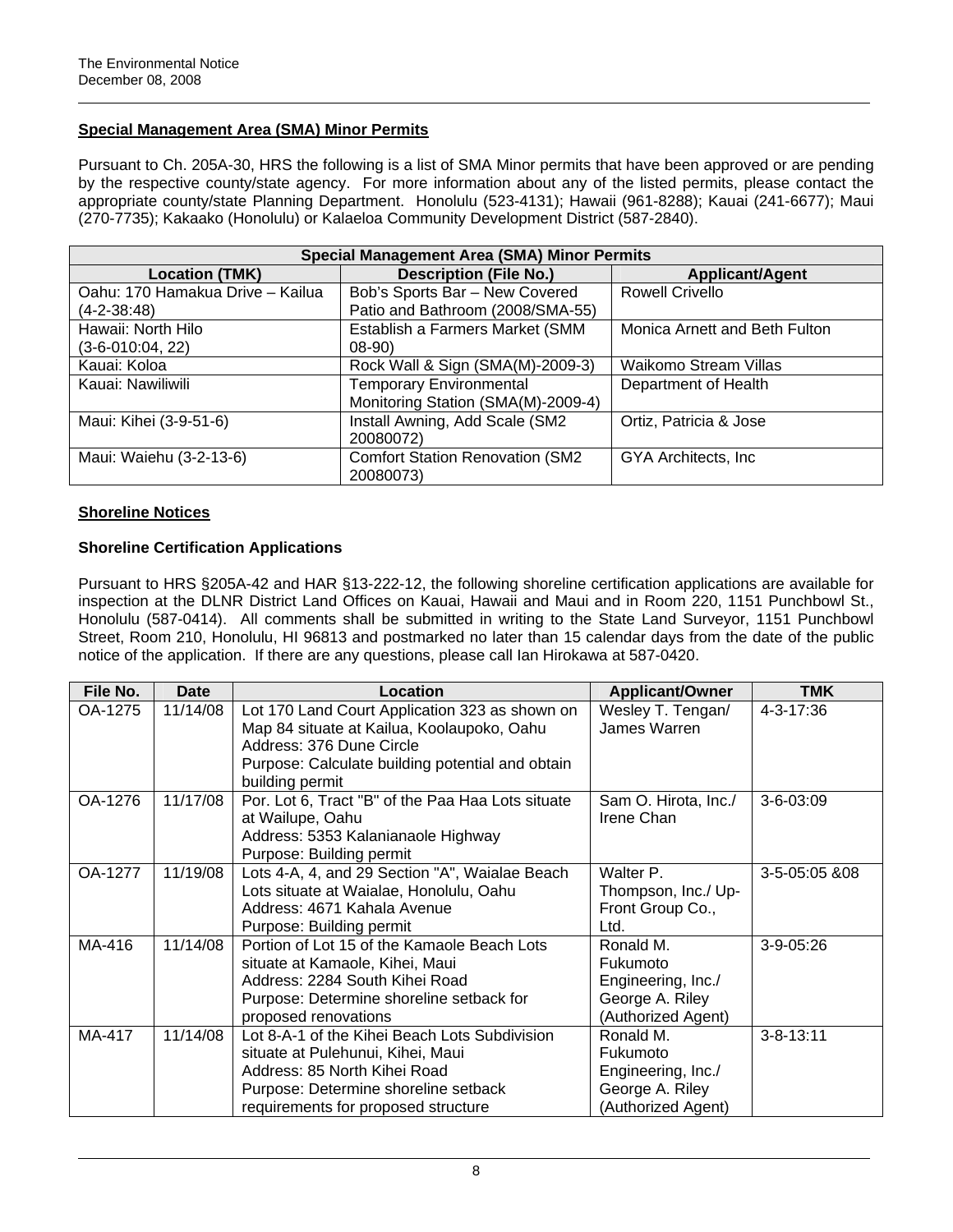| KA-321 | 11/17/08 | Haena State Park Comfort Station Area being<br>portion of CSF 16,575 situate at Haena, Hanalei,<br>Kauai<br>Address: N/A | State of Hawaii<br><b>DLNR</b> Engineering<br>Division/ State of<br>Hawaii | $5-9-08:01$ |
|--------|----------|--------------------------------------------------------------------------------------------------------------------------|----------------------------------------------------------------------------|-------------|
|        |          | Purpose: SMA permit application for construction                                                                         |                                                                            |             |
|        |          | of Haena State Park IWS                                                                                                  |                                                                            |             |

# **Shoreline Certifications and Rejections**

Pursuant to HRS §205A-42 and HAR §13-222-26, the following shorelines have been proposed for certification or rejection by DLNR. Any person or agency wishing to appeal a proposed shoreline certification or rejection shall file a notice of appeal in writing with DLNR no later than 20 calendar days from the date of the public notice of the proposed shoreline certification or rejections. The notice of appeal shall be sent to the Board of Land and Natural Resource, 1151 Punchbowl Street, Room 210, Honolulu, HI 96813.

| File No. | <b>Proposed/Rejected</b>  | Location                                  | <b>Applicant/Owner</b> | <b>TMK</b>       |
|----------|---------------------------|-------------------------------------------|------------------------|------------------|
| OA-1222  | <b>Proposed Shoreline</b> | Being portions of Grant 273 and Grant     | Park                   | $6 - 8 - 03:01$  |
|          | Certification             | 340, situated at Mokuleia, Waialua,       | Engineering/Castle     |                  |
|          |                           | Oahu.                                     | & Cooke, Inc.          |                  |
|          |                           | Address: 68-379 Farrington Highway        |                        |                  |
|          |                           | Purpose: SMA permit                       |                        |                  |
| MA-407   | <b>Proposed Shoreline</b> | Lot 463-A of Land Court Application       | Ronald M.              | $2 - 1 - 08:109$ |
|          | Certification             | 1804 (Map 72) situated at Honuaula,       | Fukumoto               |                  |
|          |                           | Maui, Hawaii                              | Engineering, Inc./     |                  |
|          |                           | Address: 3850 Wailea Alanui Drive         | <b>MSR Grand</b>       |                  |
|          |                           | Purpose: Determine setback                | Wailea Resort LP       |                  |
|          |                           | requirements for proposed renovations     |                        |                  |
| MO-140   | <b>Proposed Shoreline</b> | Lot 80 & a portion of Exception 5 of Land | 'Aha Kukui O           | $5 - 3 - 01:05$  |
|          | Certification             | Court Application 632 (Map 7) being also  | Molokai/ County of     |                  |
|          |                           | a portion of Grant 3533 Apana 1 to the    | Maui, Department       |                  |
|          |                           | Trustees under the will of Bernice        | of Parks and           |                  |
|          |                           | Pauahi Bishop, situated at Kaunakakai,    | Recreation             |                  |
|          |                           | Molokai, Hawaii.                          |                        |                  |
|          |                           | Address: 25 Hio Place                     |                        |                  |
|          |                           | Purpose: Obtain County building permit    |                        |                  |
| OA-1218  | Rejection                 | Lot 11, Land Court Application 1100,      | Walter P.              | $4 - 6 - 01:14$  |
|          |                           | situated at Heeia, Koolaupoko, Oahu.      | Thompson, Inc.         |                  |
|          |                           | Address: 43-013 Lilipuna Road             | /Fred Bailey           |                  |
|          |                           | Purpose: Building permit                  |                        |                  |

# **FEDERAL NOTICES**

# **Papahanaumokuakea Marine National Monument Proclamation Provisions**

NOAA and the USFWS are publishing final regulations to establish a ship reporting system for the Papahanaumokuakea Marine National Monument. This action implements measures adopted by the International Maritime Organization requiring notification by ships passing through the Monument without interruption. This rule is effective January 2, 2009.

For copies of the environmental assessment or other related documents, please write to: T. Aulani Wilhelm, Monument Superintendent (NOAA); 6600 Kalanianaole Highway, 300, Honolulu, HI 96825. Written comments regarding the burden-hour estimates or other aspects of the collection-of-information requirements contained in this final rule may be submitted to (enter office name) and by e-mail to David Rostker@omb.eop.gov, or fax to (202) 395-7285. Copies of the final environmental assessment may be viewed and downloaded at [http://hawaiireef.noaa.gov/.](http://frwebgate.access.gpo.gov/cgi-bin/leaving.cgi?from=leavingFR.html&log=linklog&to=http://hawaiireef.noaa.gov/)

For further information contact: T. Aulani Wilhelm, Monument Superintendent (NOAA); 6600 Kalanianaole Highway, 300, Honolulu, HI 96825; (808) 397-2657.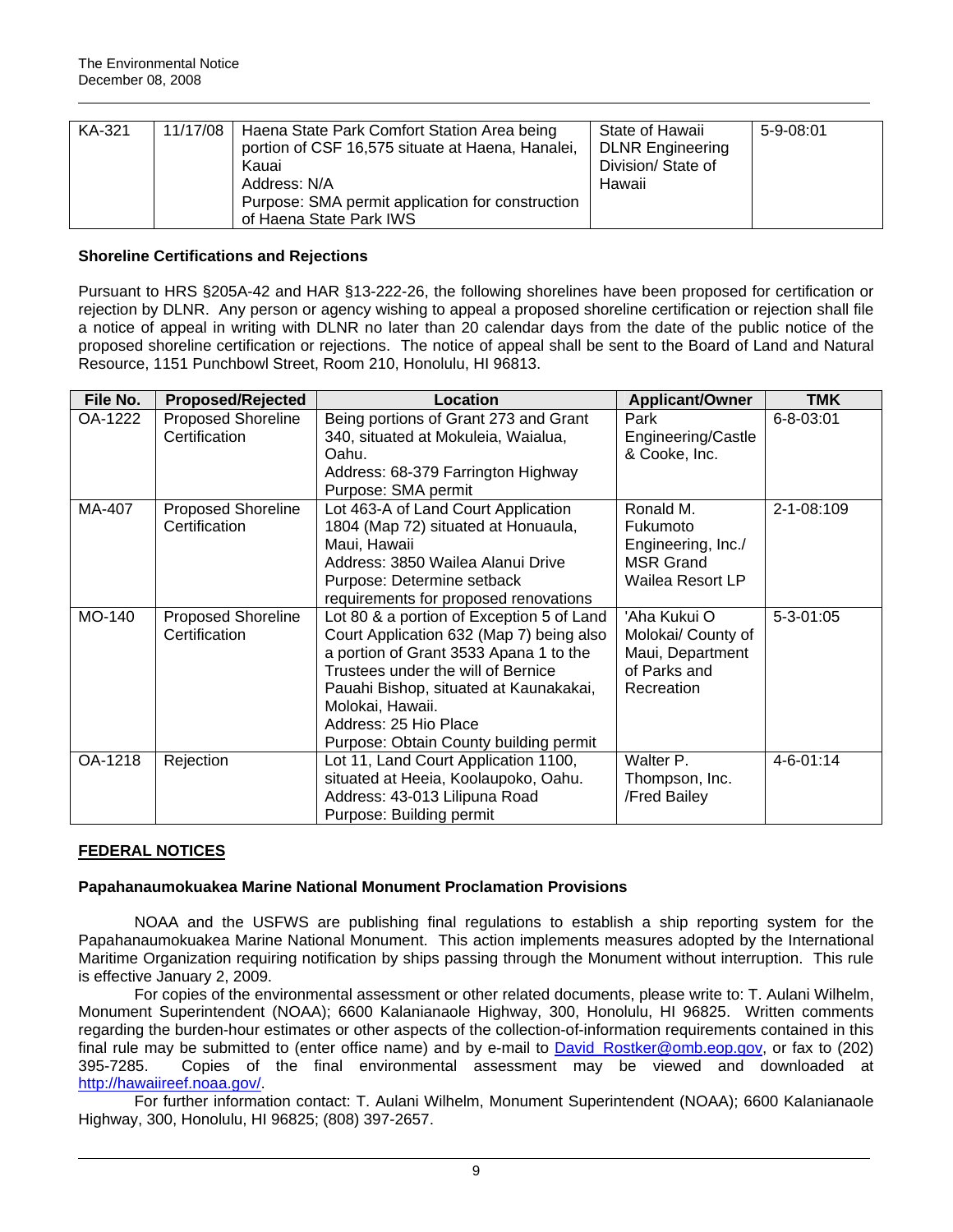### **Endangered and Threatened Wildlife and Plants; Designation of Critical Habitat for 12 Species of Picture-Wing Flies From the Hawaiian Islands**

The U.S. Fish and Wildlife Service (Service), is designating critical habitat for 12 species of Hawaiian picture-wing flies (*Drosophila aglaia, D. differens, D. hemipeza, D. heteroneura, D. montgomeryi, D. mulli, D. musaphilia, D. neoclavisetae, D. obatai, D. ochrobasis, D. substenoptera, and D. tarphytrichia*) under the Endangered Species Act of 1973, as amended (Act). In total, approximately 8,788 acres (ac) fall within the boundaries of the final critical habitat designation. The critical habitat is located in four counties (City and County of Honolulu, Hawaii, Maui, and Kauai). This final rule becomes effective on January 5, 2009.

The final rule, final economic analysis, and map of critical habitat are available on the Internet at [http://www.regulations.gov.](http://frwebgate.access.gpo.gov/cgi-bin/leaving.cgi?from=leavingFR.html&log=linklog&to=http://www.regulations.gov) Supporting documentation we used in preparing this final rule will be available for public inspection, by appointment, during normal business hours, at the U.S. Fish and Wildlife Service, Pacific Islands Fish and Wildlife Office, 300 Ala Moana Boulevard, Room 3-122, P.O. Box 50088, Honolulu, HI 96850; tel: 808-792-9400; fax: 808-792-9580.

For further information contact: Patrick Leonard, Field Supervisor, Pacific Islands Fish and Wildlife Office tel: 808-792-9400; fax: 808-792-9581. If you use a telecommunications device for the deaf (TDD), call the Federal Information Relay Service (FIRS) at 800-877-8339.